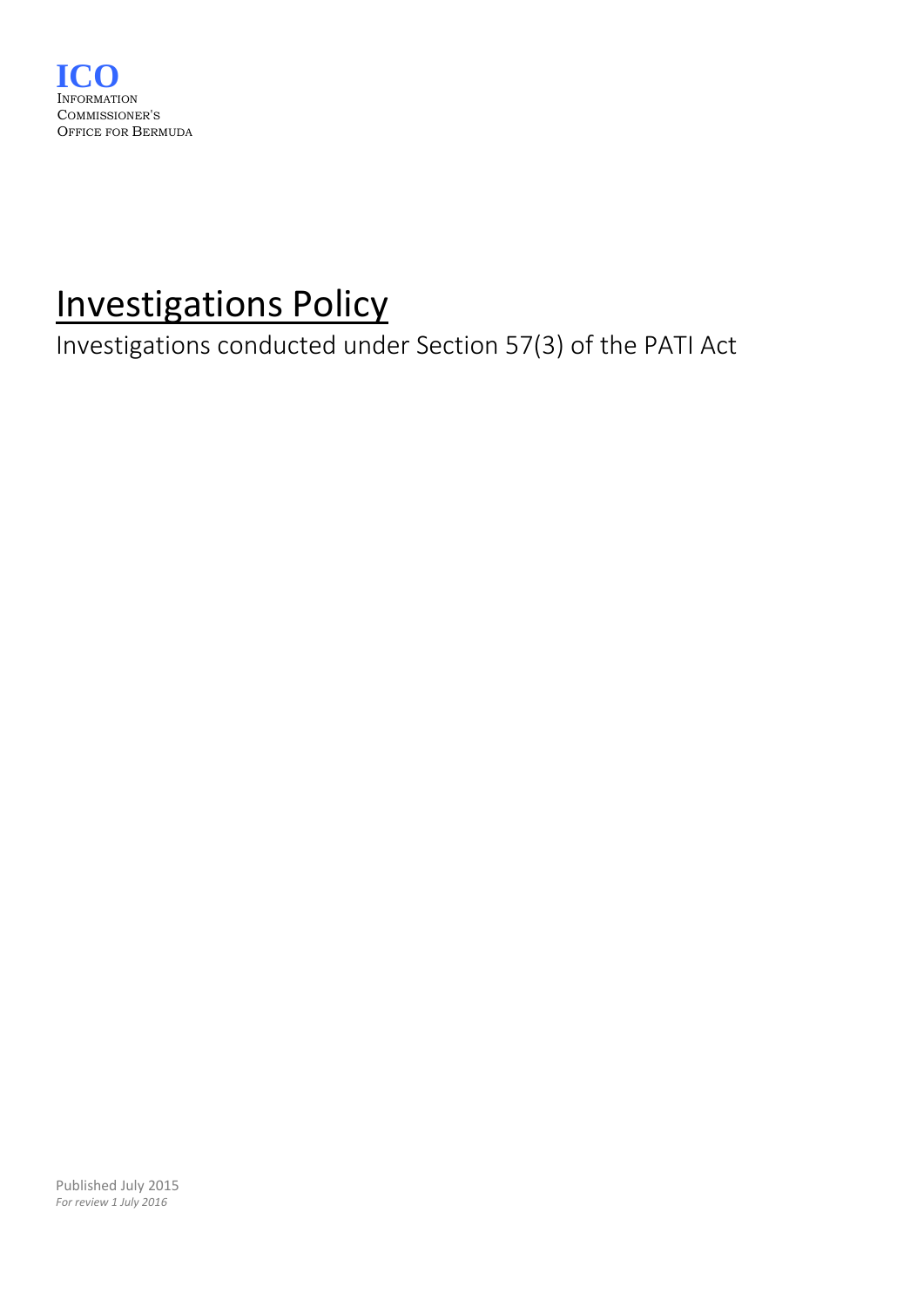# **Table of Contents**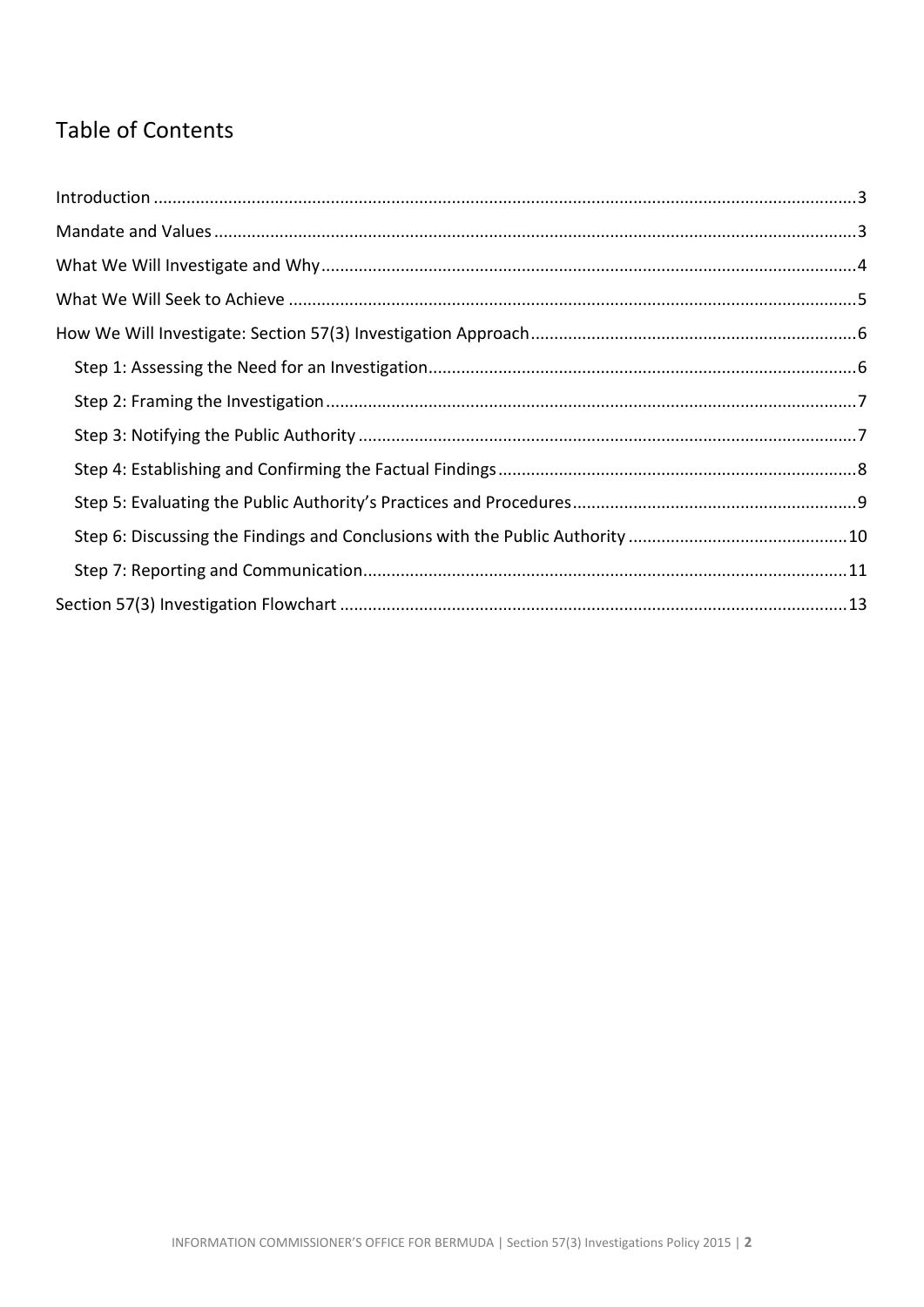# <span id="page-2-0"></span>Introduction

1. This document sets out the Information Commissioner's policy on investigations conducted under Section 57(3) of the Public Access to Information (PATI) Act 2010:

*The Commissioner may at any time carry out other investigations into the practices and procedures adopted by public authorities generally or any particular public authority for the purposes of compliance with the provisions of this Act.*

- 2. This policy explains when the Information Commissioner will use her initiative to conduct these investigations and sets out the objective criteria she will use to determine whether there is sufficient factual evidence to justify a Section 57(3) investigation. The policy also outlines the general investigation approach along with the expected outcomes the investigation aims to achieve.
- 3. A Section 57(3) investigation by the ICO is separate from an independent review by the Information Commissioner under Part 6 of the PATI Act into a public authority's decision on an individual PATI request for records.

# <span id="page-2-1"></span>Mandate and Values

- 4. Our fundamental approach is rooted in the Information Commissioner's mandate to promote public access to information, including by providing guidance to public authorities about their obligations under the PATI Act and by engaging in oversight of their compliance with these obligations.
- 5. This approach will drive the Information Commissioner's investigations under Section 57(3) and is guided by three core values: *independence*, *integrity* and *fairness*.

#### **Independence**

- a. We will work independently to oversee compliance with the PATI Act.
- b. We will take action when the PATI Act and our policies say we should.
- c. We will use the full force of the Information Commissioner's powers to promote and safeguard the right to access information.
- d. We will ensure that when carrying out her functions, the Information Commissioner is not subject to the direction or control of any person.<sup>1</sup>

#### **Integrity**

1

- e. We will make objective, evidence-based decisions based upon the reasoned application of the PATI Act's provisions and our policies to well-founded facts.
- f. We will fulfil the Information Commissioner's mandate according to the requirements of the PATI Act and our policies, without favour, partiality or self-interest.

 $1$  While no person can direct or control the work of the Commissioner in fulfilling her mandate under the PATI Act, the Commissioner's final decisions may be subject to scrutiny in several ways. For example, a binding decision by the Information Commissioner is subject to judicial review. Similarly, any report issued by the Information Commissioner must be provided to the Minister responsible for the PATI Act and the public authority concerned, as well as appended to the Information Commissioner's annual report laid before the Legislature. As a controlling officer of public funds, the Commissioner is accountable to the Accountant General and the Auditor General.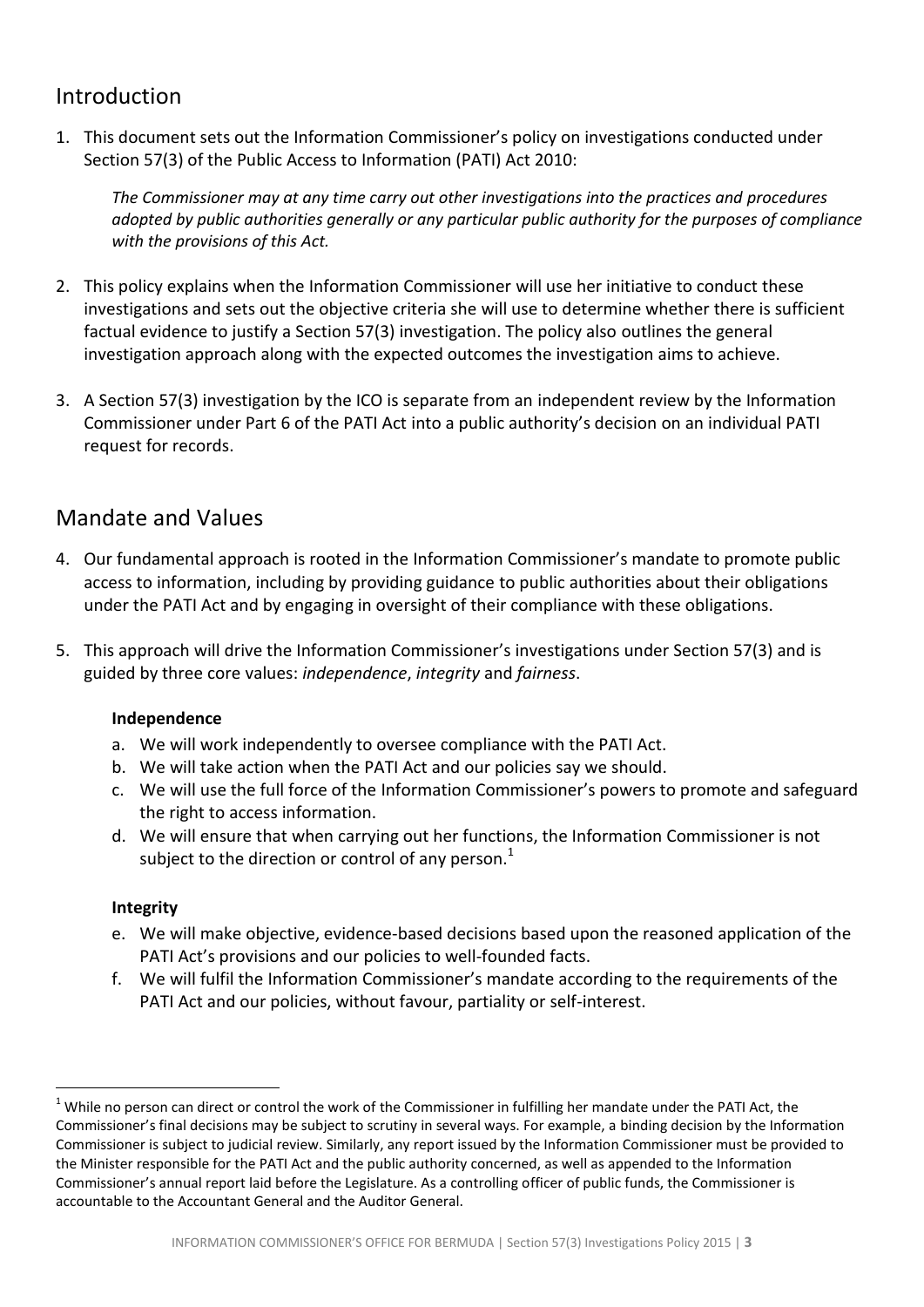#### **Fairness**

- g. We will ensure a thorough and timely investigation.
- h. Our communications will be courteous, professional and direct.
- i. We will apply the same law and policies to every public authority and individual.
- j. We will explain our findings and conclusions to the public authority and, where appropriate, to the public.

## <span id="page-3-0"></span>What We Will Investigate and Why

- 6. Under the PATI Act, the Information Commissioner has the legal responsibility and authority to ensure compliance with the Act's provisions. This includes:
	- a. the duty under Section 51(1) to provide guidance to public authorities concerning the obligations imposed under the PATI Act;
	- b. the power under Section 57(3) to initiate an investigation into a public authority's practices and procedures adopted to comply with the PATI Act; and
	- c. the discretion under Section 57(4) to issue a report on her findings and conclusions, including any good practice recommendations.<sup>2</sup>
- 7. Public authorities' obligations under the PATI Act relate to how requests are handled, the giving of advice and assistance to requesters, making certain information routinely available to the public, and reporting on PATI-related activity.
- 8. As noted below, the ICO's overall aim is to work with all parties to achieve compliance with, and full understanding of, the PATI Act and its duties and obligations.
- 9. To achieve this, the ICO will continuously monitor public authorities' practices and procedures to assess their compliance with the PATI Act through a variety of means, including:
	- a. lessons learned through decisions on applications for independent review by the Information Commissioner;
	- b. intelligence gained through applications for independent review, decisions, inquiries, media reports and complaints made directly to the ICO (that are not applications for independent review by the Information Commissioner);
	- c. analysis of statistical information; and

1

- d. assessments of public authorities' practices.
- 10. In many situations when monitoring raises concerns about a public authority's practices and procedures, the ICO will work with the authority to identify and informally resolve the challenges the public authority is facing, without the need for an investigation.

 $2$  The Commissioner also has the authority to "review the information statement of any public authority to determine if it complies with" the PATI Act and to issue an order requiring the public authority's compliance (Section 7); to monitor a public authority's provision of "other information" that the PATI Act requires it to make routinely available and issue an order requiring the public authority's compliance (Section 8); and to decide applications for review of public authorities' decisions on PATI requests and issue binding decisions (Part 6 and Section 56).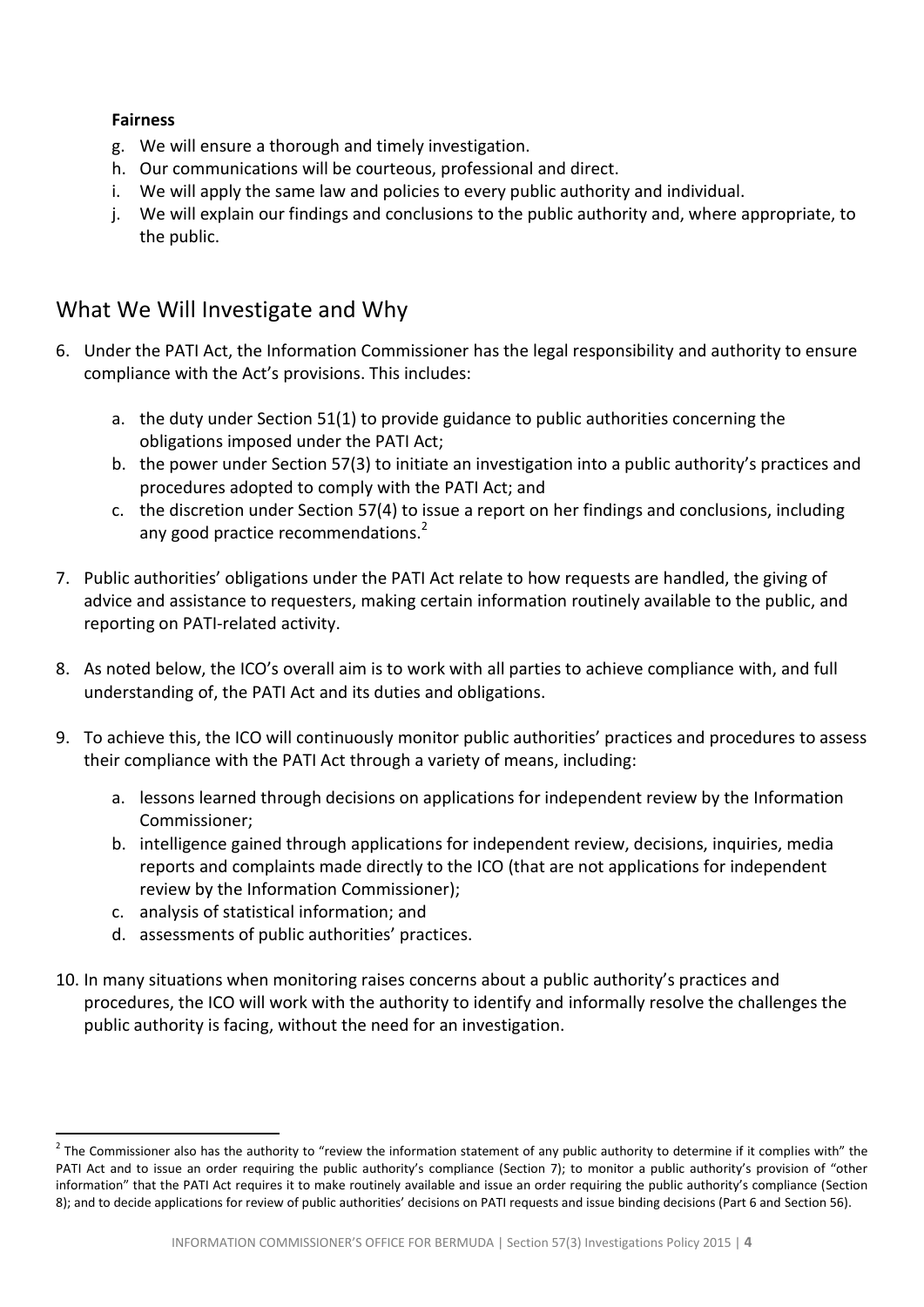- 11. In these situations, the ICO's aim will be to support the public authority to achieve good practice. Similar to when a public authority proactively asks for guidance from the ICO, the approach by the ICO will centre on informal discussions, guidance and agreement on appropriate ways of improving the practices and procedures.
- 12. In some circumstances, an investigation under Section 57(3) will be necessary to identify and address needed improvements to a public authority's practices and procedures. This may occur, for example, when relations breakdown between the public authority and the ICO during informal discussions about difficulties with the public authority's practices or procedures.
- 13. An investigation may also be necessary when a concern about a public authority's practices and procedures raises doubt, in the mind of the public, about the security of their rights under the PATI Act.
- 14. In such situations, relations between the public authority and Information Commissioner may still be favourable, but a formal and transparent process is needed to restore the public's trust in the public authority and the security of their rights under the PATI Act.

### <span id="page-4-0"></span>What We Will Seek to Achieve

- 15. The primary aim of any investigation taken under Section 57(3) is to enable the public authority to achieve and maintain good practice, for the benefit of both the public and the public authority.
- 16. We will seek to work cooperatively and constructively with the public authority and where improvements to its practices and procedures are necessary, we will strive to create an improvement plan that the public authority and Information Commissioner can agree upon.
- 17. In exceptional circumstances when a public authority refuses to engage the Information Commissioner or seeks to conceal or obscure the facts that establish what the public authority's practices or procedures are, or refuses to adopt needed improvements in its practices and procedures, we will use the full force of the Information Commissioner's powers to promote and safeguard the public's rights under the PATI Act.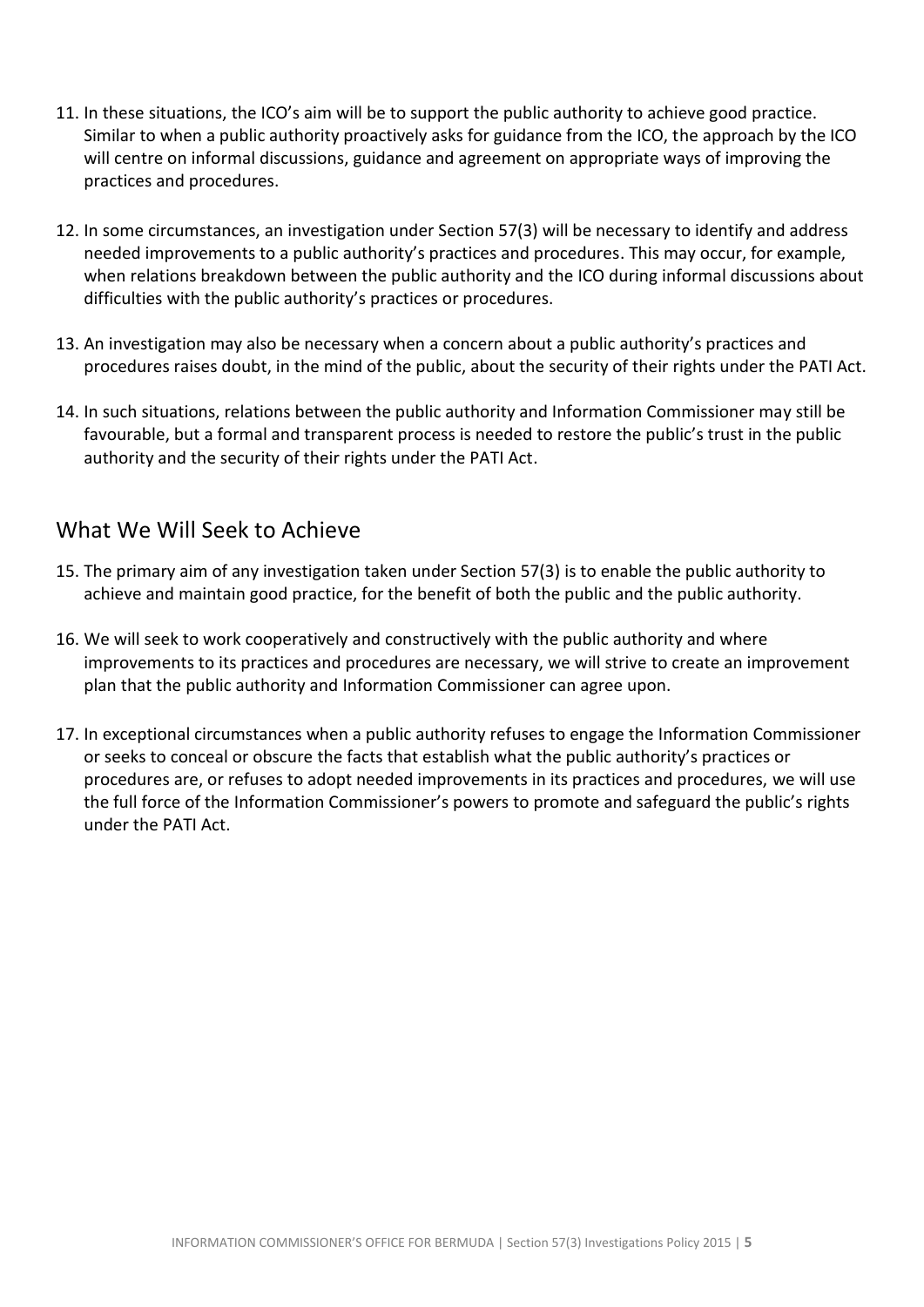# <span id="page-5-0"></span>How We Will Investigate: Section 57(3) Investigation Approach

18. When compliance monitoring suggests that a public authority's practices or procedures need improvement to meet its obligations under the PATI Act, and informal resolution either fails or is inappropriate, the Information Commissioner will take the following 7-step general approach to conduct an investigation under Section 57(3) of the PATI Act.

#### <span id="page-5-1"></span>**Step 1: Assessing the Need for an Investigation**

19. The ICO conducts initial inquiries to obtain sufficient factual evidence to justify an investigation of the public authority concerning its practices and procedures.

- a. The ICO will identify factual evidence which shows that, on the balance of probabilities, the public authority's practices or procedures need improvement to achieve compliance with one or more of its obligations under the PATI Act. The factual basis cannot be speculative or a mere suspicion. This factual evidence may be established, for example, through:
	- assessing the Information Commissioner's decisions over time involving that public authority;
	- interviews and written submissions from requesters, members of the public or from individuals within a public authority;
	- analysis of repeated complaints directed towards one public authority; or
	- analysis of statistical information involving a public authority's actions under the Act.
- b. To justify initiating an investigation, the Information Commissioner will consider whether a *pattern* of non-compliance with the PATI Act establishes, that on the balance of probabilities, improvements to a public authority's practices and procedures are needed.
- c. Typically, a *single* instance of non-compliance may be more appropriately addressed through other means, such as a requester's application for independent review by the Information Commissioner, or the ICO working with a public authority to provide guidance for changing its procedures.
- d. However, sometimes evidence of a single instance of non-compliance may prove sufficient to justify an investigation. This occurs when it raises a concern about the public authority's practices and procedures that cannot be adequately corrected through a requester's application for review or by an order issued by the Information Commissioner. This happens only when the harm caused by the non-compliance cannot be undone, e.g., when a requester's confidentiality is breached; and not in situations where the harm can be corrected by review, e.g., when a record is withheld and later ordered disclosed by the Information Commissioner.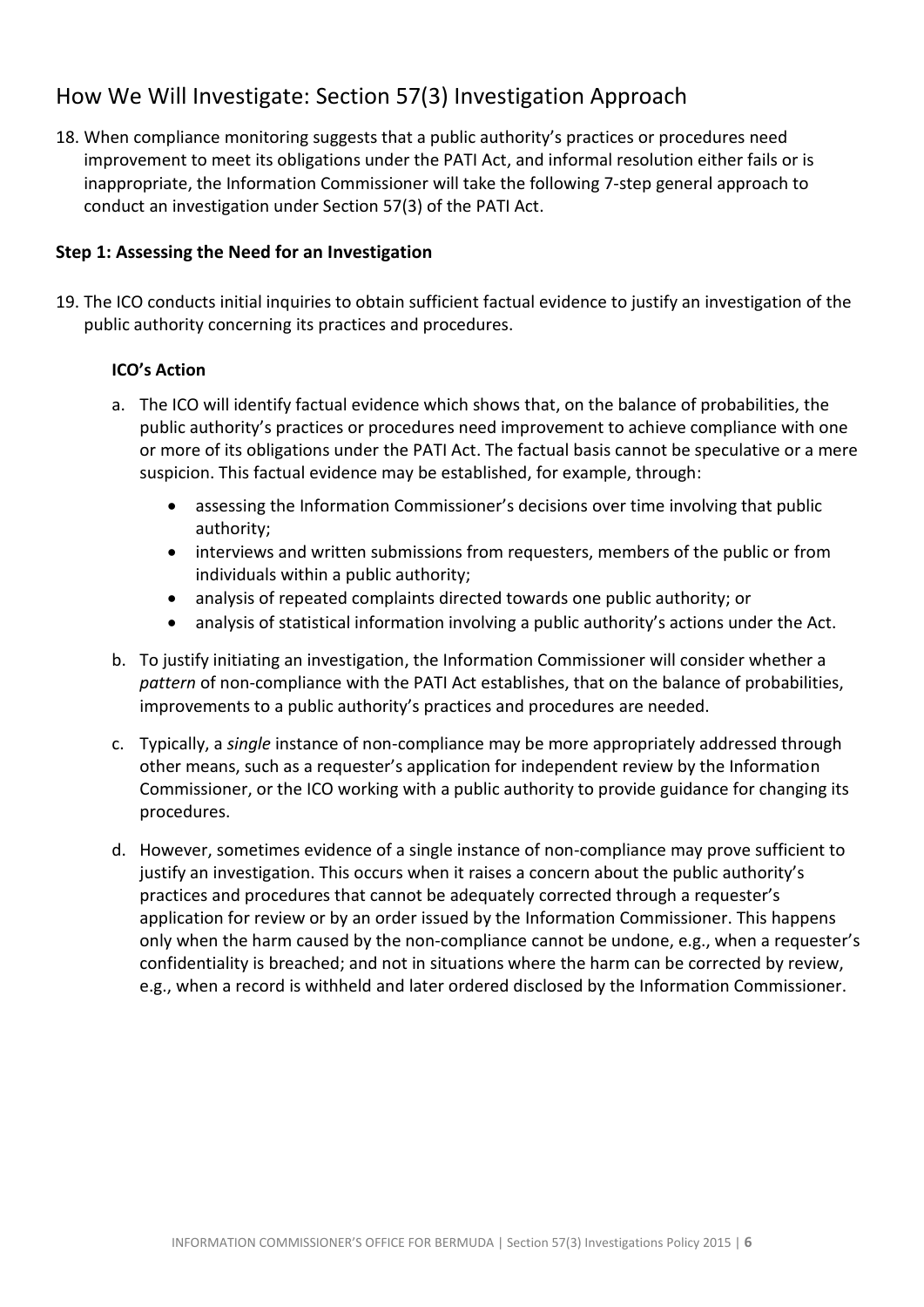#### **Step 1 Example**

Requesters are repeatedly seeking an independent review by the Information Commissioner of a particular public authority's refusal to respond to PATI requests within the required time. The ICO examines the Information Commissioner's decisions over the past year involving that public authority. Analysis of the decisions reveals that the public authority failed to give a timely response to 70% of the PATI requests it received. The Information Commissioner concludes that this factual evidence establishes that on the balance of probabilities, the public authority's practices and procedures are insufficient to achieve compliance with the PATI Act. This justifies initiating an investigation under Section 57(3).

#### <span id="page-6-0"></span>**Step 2: Framing the Investigation**

20. The ICO defines the scope, content and initial process for the investigation.

#### **ICO's Action**

- a. If the Information Commissioner finds that an investigation is needed, the ICO will define the specific practices and procedures, or the precise compliance issues being investigated. We will also identify the public authorities included in the investigation.
- b. During this stage, the Information Commissioner will also decide whether the evidence of noncompliance raises concerns within the broader public about the effectiveness or security of their rights under the PATI Act. If this occurs, the Information Commissioner will consider announcing the initiation of the investigation and its scope.
- c. The purpose of the announcement is twofold. First, it will inform the public that the Information Commissioner has identified the possible harm to the public's rights under the PATI Act. Second, the public will know that any required improvements to the public authority's practices and procedures will be recommended and recorded. As explained below, written notification to the public authority will include the Information Commissioner's decision to announce the investigation.

#### <span id="page-6-1"></span>**Step 3: Notifying the Public Authority**

20. After clearly defining the scope, content and initial approach for the investigation, the ICO will give the public authority written notification of the investigation.

- a. The ICO will provide written notification to the relevant public authority or authorities that the Information Commissioner has initiated an investigation. The notice will explain:
	- the scope and purpose of the investigation;
	- the steps in the investigation; and
	- the aim to achieve an agreement on improvements to the practices and procedures, if any are needed.
- b. In the interest of transparency, if a public announcement is to be made about the investigation, the ICO will include this information in the notification to the public authority.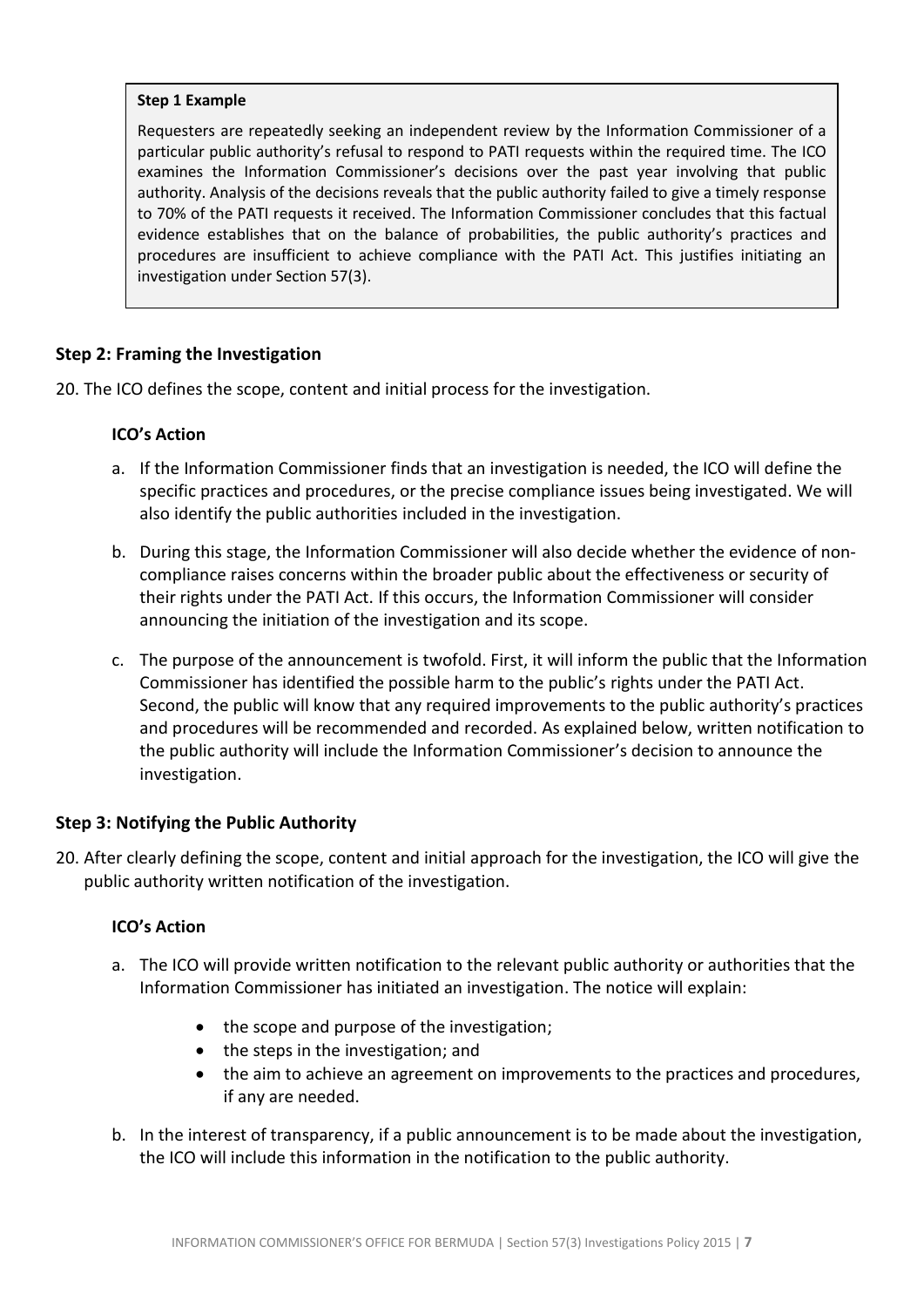- c. If necessary, the Information Commissioner will discuss with the public authority any immediate or interim steps that are required to avoid ongoing non-compliance, pending the conclusion of the ICO's investigation.
- d. At this stage, the ICO will also begin assessing how the investigation will be reported on at its conclusion.

#### <span id="page-7-0"></span>**Step 4: Establishing and Confirming the Factual Findings**

21. To evaluate whether any improvements are needed to the public authority's practices and procedures, the Information Commissioner must first have an accurate, complete and clear understanding of how the public authority is fulfilling its obligations under the PATI Act. The Information Commissioner will work with the public authority to establish, confirm and agree upon the factual findings for the investigation concerning the authority's practices and procedures under review. The Information Commissioner will then adopt her factual findings.

- a. Through constructive engagement with the public authority, the ICO will develop the factual findings that must be established for the Information Commissioner to complete an effective evaluation of the practices and procedures under review.
- b. Initial factual information about the practices and procedures may be collected via discussions with the public authority and/or through written questions from the ICO and answers provided by the public authority.
- c. The ICO's inquiries (through discussions and/or written questions) will seek comprehensive, accurate and clear information about the relevant practices and procedures in operation at the public authority. This may include requesting information about training, policies, procedures, resource allocation, current practices and any corrective steps already taken.
- d. When the ICO receives sufficient information to understand the public authority's practices and procedures, the ICO will ask the public authority to review and confirm the Information Commissioner's factual findings. The public authority, in most circumstances, will accept the factual findings as an accurate representation of its practices and procedures. Or, if the public authority disagrees with the accuracy of the factual findings, it has the opportunity to submit further supporting proof to justify changes to the Information Commissioner's factual findings.
- e. Once the public authority and ICO have reached as much agreement as possible about the factual findings, the Information Commissioner will adopt her factual findings for the investigation.
- f. In some instances, some findings of fact may remain disputed or unconfirmed by the public authority. The Information Commissioner will acknowledge the impact of the disagreement or refusal to confirm the factual findings upon her ability to complete a comprehensive, accurate and effective evaluation of the public authority's practices and procedures.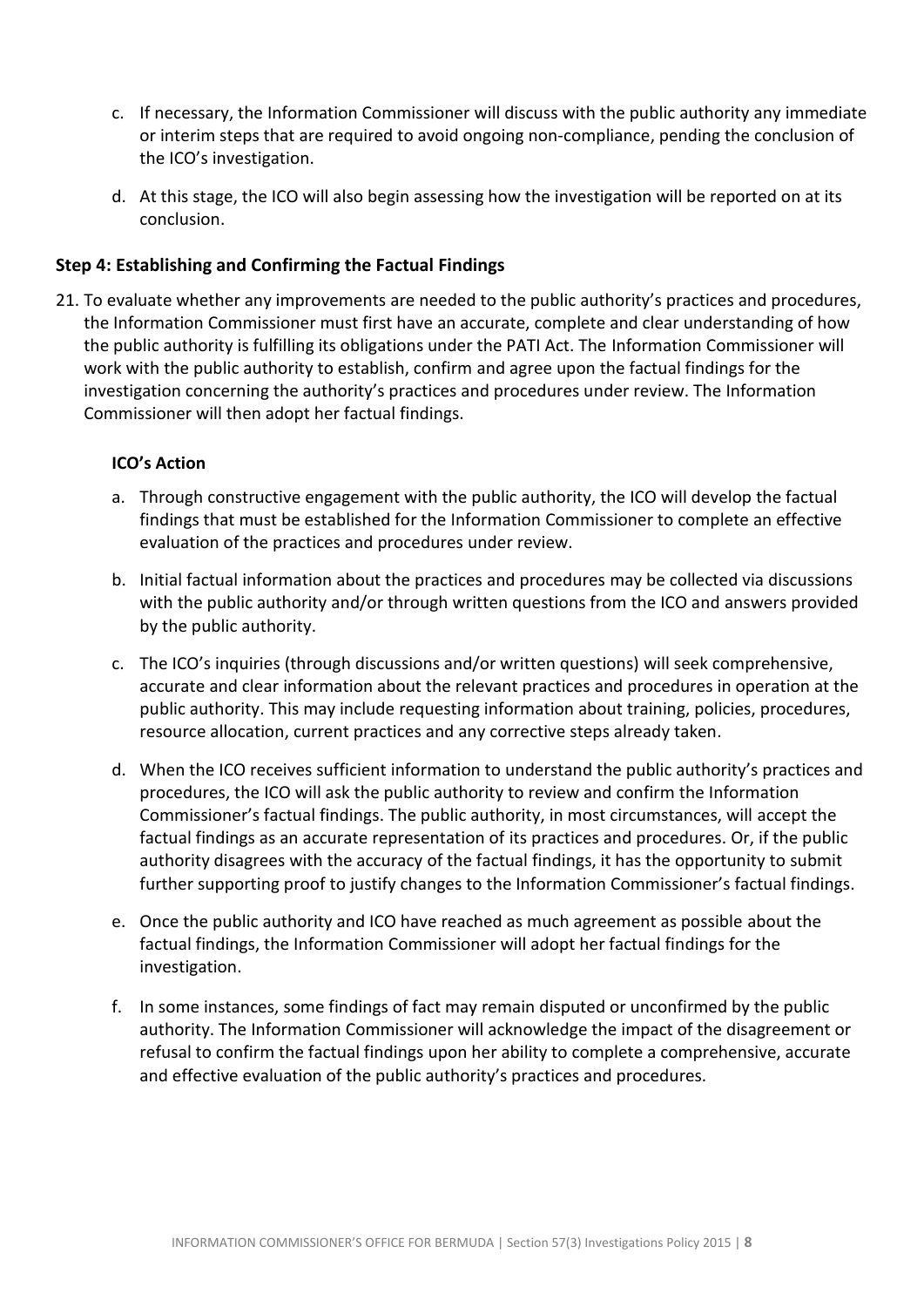#### **Step 4 Example**

As in the example above, analysis of the Information Commissioner's decisions over the past year involving a public authority reveals it failed to respond in time to 70% of the PATI requests it received. The Information Commissioner concluded earlier that this indicates a problem with the public authority's obligations under the PATI Act that justified starting an investigation under Section 57(3). The public authority has been notified of the investigation and its scope.

The public authority strongly disagrees with the Information Commissioner's analysis that it had failed to respond, in a timely manner, to 70% of its PATI requests. The public authority takes an entrenched position early on when the ICO tries to have an open discussion about ways to improve its practices and procedures. The Information Commissioner decides to undertake her fact-finding inquiries by sending written questions to the public authority, along with the ICO's Investigations Policy and Guidelines for Public Authorities.

The ICO sends a series of questions asking the public authority to outline its practices and procedures used to receive PATI requests; to explain how it handles PATI requests when the Information Officer is on vacation or otherwise absent for extended periods; to describe the PATI training provided to staff who handle PATI requests; and to identify any quality control measures in place to alert the public authority when pending requests have not been answered within the required time.

After looking at the ICO's material, the public authority understands the purpose of the inquiry better. It recognises that cooperating with the ICO investigation is beneficial because the process would allow it to identify the shortcomings in its procedures and receive advice on how to make improvements.

The public authority decides to give full and complete answers to investigation questions, along with copies of its procedures and other documentation. The Information Commissioner's factual findings include that the public authority had routinely missed deadlines to acknowledge and respond to PATI requests because the Information Officer had been on long-term sick leave and no procedures were in place to deal with this. The public authority reviews and accepts the Information Commissioner's findings of fact.

#### <span id="page-8-0"></span>**Step 5: Evaluating the Public Authority's Practices and Procedures**

22. The Information Commissioner will review the factual findings to evaluate the adequacy of the public authority's practices and procedures and to reach conclusions concerning any necessary recommendations for improving the public authority's compliance with the PATI Act.

- a. Applying the PATI Act, law, policy, ICO Guidances and good practice to the factual findings, the Information Commissioner will assess the specific practices and procedures under review for their ability to achieve compliance with the relevant obligations under the PATI Act.
- b. The Information Commissioner will make conclusions to clearly identify any areas of improvement needed in the practices and procedures and will make good practice recommendations to address them.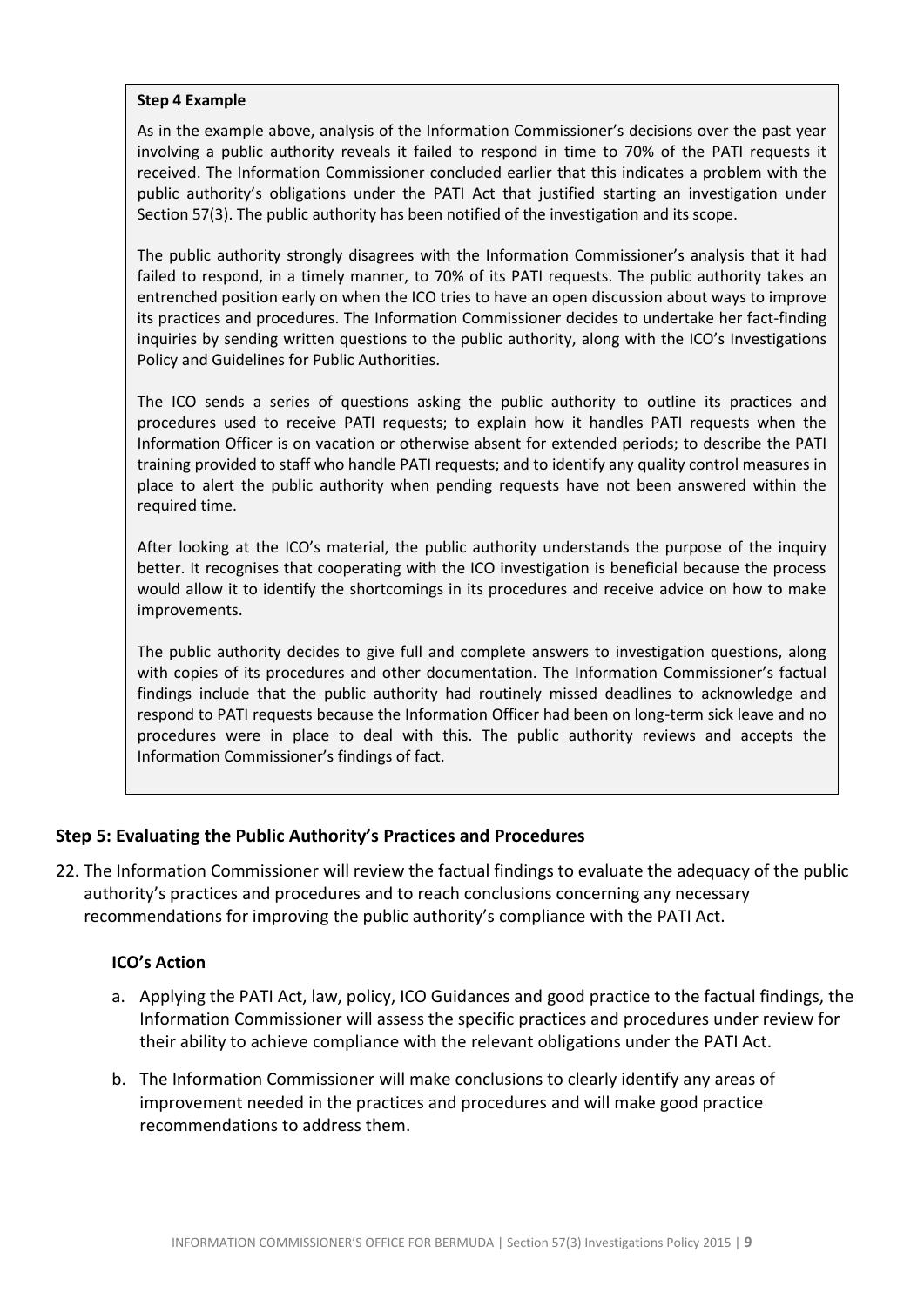#### <span id="page-9-0"></span>**Step 6: Discussing the Findings and Conclusions with the Public Authority**

23. The ICO will discuss the Information Commissioner's findings and conclusions with the public authority and, if appropriate, will determine how any needed improvements will be addressed.

- a. The ICO will share the Information Commissioner's factual findings and conclusions with the public authority. The ICO will also request that the public authority accept the factual findings and any recommended improvements.
- b. If, viewed in light of the Information Commissioner's conclusions and recommendations, the public authority is no longer willing to accept the Information Commissioner's factual findings or wishes to make a clarification of the facts, it will have another opportunity to make formal submissions of factual evidence for the Information Commissioner's consideration.
- c. In situations when the Information Commissioner has recommended changes to the practices and procedures, the ICO and the public authority will determine if the practices and procedures can be improved through a mutually agreed set of actions, or an improvement plan.
- d. The ICO will work with the public authority to implement the improvements. The final aim is to enable the public authority to achieve and maintain good practice. Agreed improvements may include:
	- training, or advice about training;
	- sharing of good practice from and with other public authorities; or
	- developing improved practices and procedures.
- e. If relations with the public authority break down or the public authority's actions are ineffective for improving its practices and procedures, the Information Commissioner may prepare an investigation report under Section 57(4). Her investigation report will discuss the inability to establish an agreed improvement plan with the public authority and will include her conclusions about the additional improvements that are needed.
- f. The Information Commissioner may take these conclusions into account when conducting future independent reviews of the public authority's decisions in individual PATI requests, or when engaging in other oversight of the public authority's compliance with the PATI Act.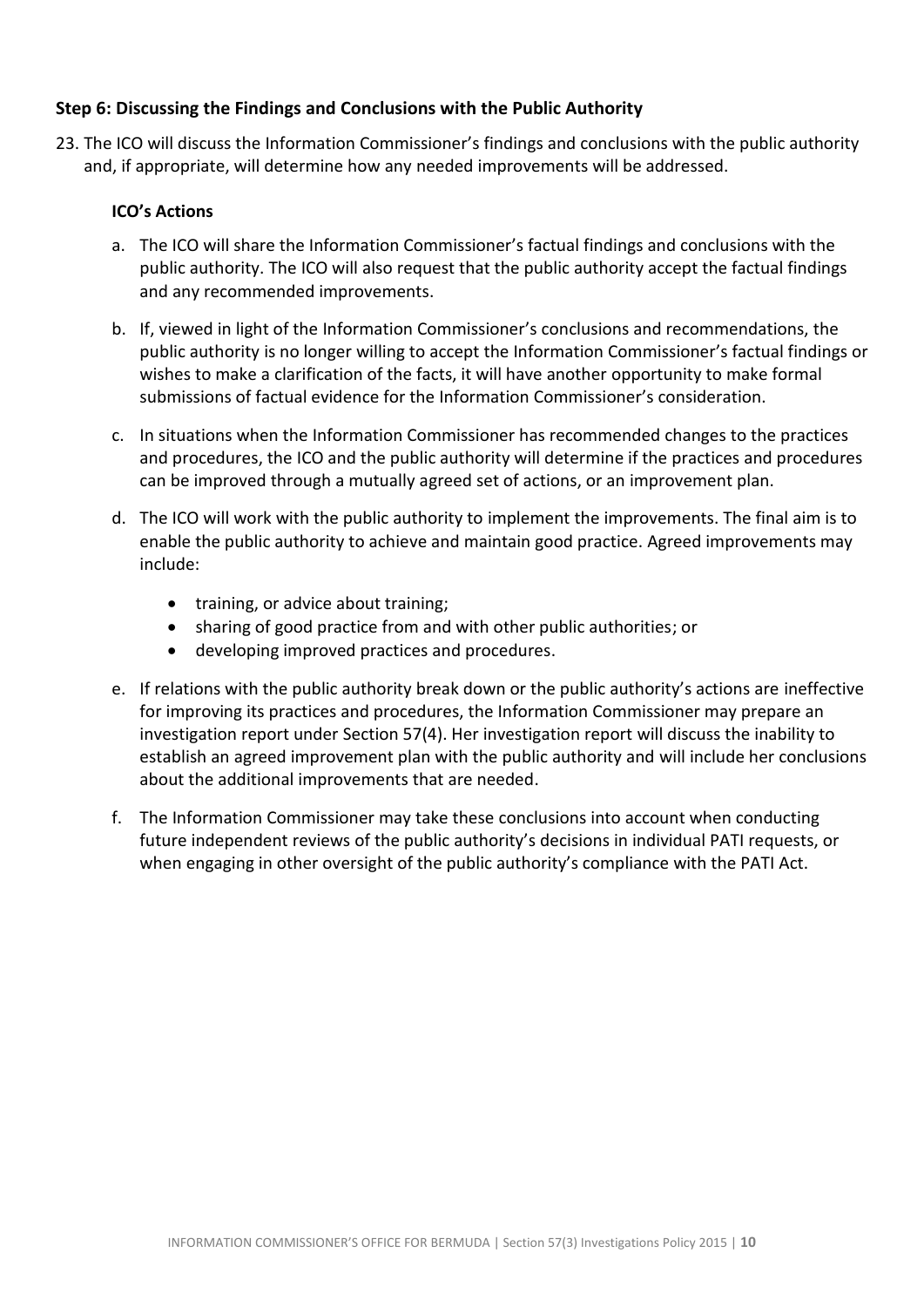#### **Step 6 Example**

As in the above example, the ICO discovers that during the last six months, a particular public authority has not responded within the required time period for 70% of the PATI requests it received. The public authority's written answers reveal that the Information Officer has been on long-term sick leave. During that time PATI requests were collected on his desk with other matters awaiting his return. As a result, the public authority was repeatedly missing deadlines in acknowledging and responding to PATI requests.

The ICO discussed the Information Commissioner's factual findings with the public authority. The public authority accepted her findings and cooperated with the investigation process and the Information Commissioner's recommendations. The ICO and public authority agree that the best way to prevent missing deadlines is for the public authority's procedures to be revised to explicitly identify who will receive and process PATI requests when the Information Officer is absent for more than three days. The revised procedures will also require that the Information Officer role is reassigned alongside other essential duties ordinarily redistributed due to long-term absences.

The head of the public authority also agrees to take responsibility for ensuring the public authority follows the revised procedures. As part of the agreed improvement plan he agrees to take actions to have the Information Officer's responsibilities recognised in the list of essential duties; require the new/interim Information Officer to undertake PATI training; to update the authority's Information Statement whenever a new Information Officer is appointed and notify the Information Commissioner.

The ICO accepts that the revised procedures will correct the weaknesses in past practice and enable the public authority to comply with the time deadlines set in the PATI Act. The Information Commissioner accepts the agreed improvement plan as the recommended action for the public authority. The Information Commissioner requests that the new procedures are implemented immediately, and to review their impact with the public authority's performance in six months. The public authority agrees to both.

#### <span id="page-10-0"></span>**Step 7: Reporting and Communication**

24. The Information Commissioner will determine the appropriate manner to report and communicate further about the investigation.

- a. In general, reporting and communication are vital parts of the Information Commissioner's legal responsibility under the PATI Act. The Information Commissioner may prepare an investigation report under Section 57(4) for a number of reasons.
- b. Investigations initiated by the Information Commissioner under Section 57(3) may reveal isolated instances when a single public authority's practices or procedures need discrete improvements to achieve compliance with the PATI Act. In these instances, the improvements may be generally noted in the Information Commissioner's Annual Report, but further specific reporting may be unnecessary.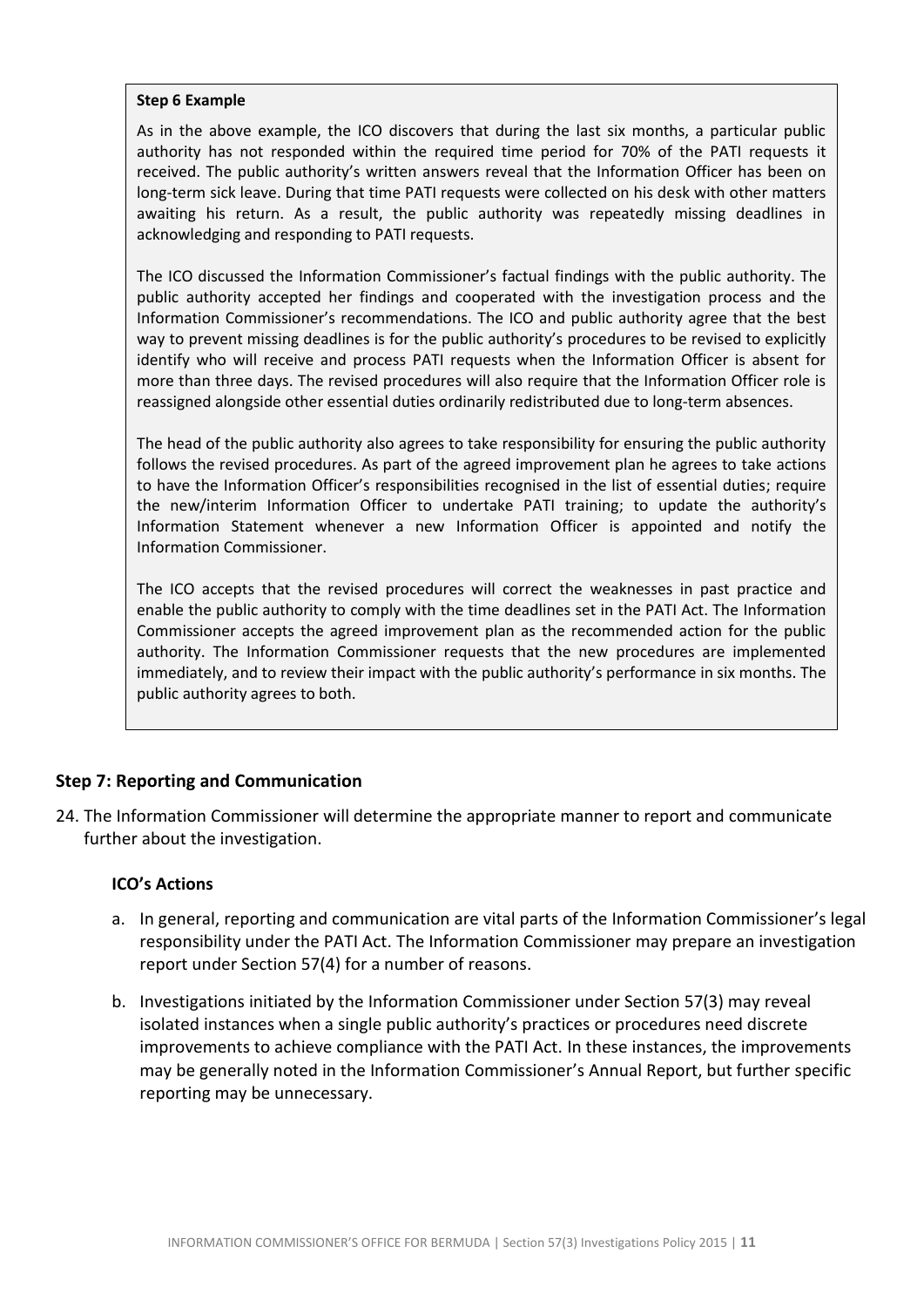- c. Other investigations may reveal systemic compliance issues across public authorities that must be addressed through more widespread improvement and reporting efforts, including a report under Section 57(4).
- d. In other situations, when a public authority's improvements provide an example of best practices for others, the Information Commissioner's findings of fact, conclusions and the agreed improvement plan may be recorded in an investigation report under Section 57(4) to facilitate the sharing of the public authority's improved practices and procedures.
- e. The Information Commissioner may also prepare an investigation report on the public authority's improvements to its practices and procedures if she has identified a need to explain them to the public and to reassure the public that their rights under the PATI Act are secure and effective.
- f. Overall, the Information Commissioner will be open in her communications about the results of her investigations; reporting on investigations and the issues raised through a variety of appropriate means, which may include:
	- An investigation report under Section 57(4), the Information Commissioner may prepare a public report (written or in some other form) of the findings and conclusions of the investigation;
	- The Annual Report under Section 57(5), any written report issued after an investigation initiated by the Information Commissioner must be included in the Information Commissioner's public Annual Report;
	- Publishing decisions on applications for independent review by the Information Commissioner and practice recommendations;
	- Sharing of good practice and learning, in particular through ICO Guidances, which authorities and requesters are encouraged to follow; and
	- Research, consultation, presentations, learning and educational materials.